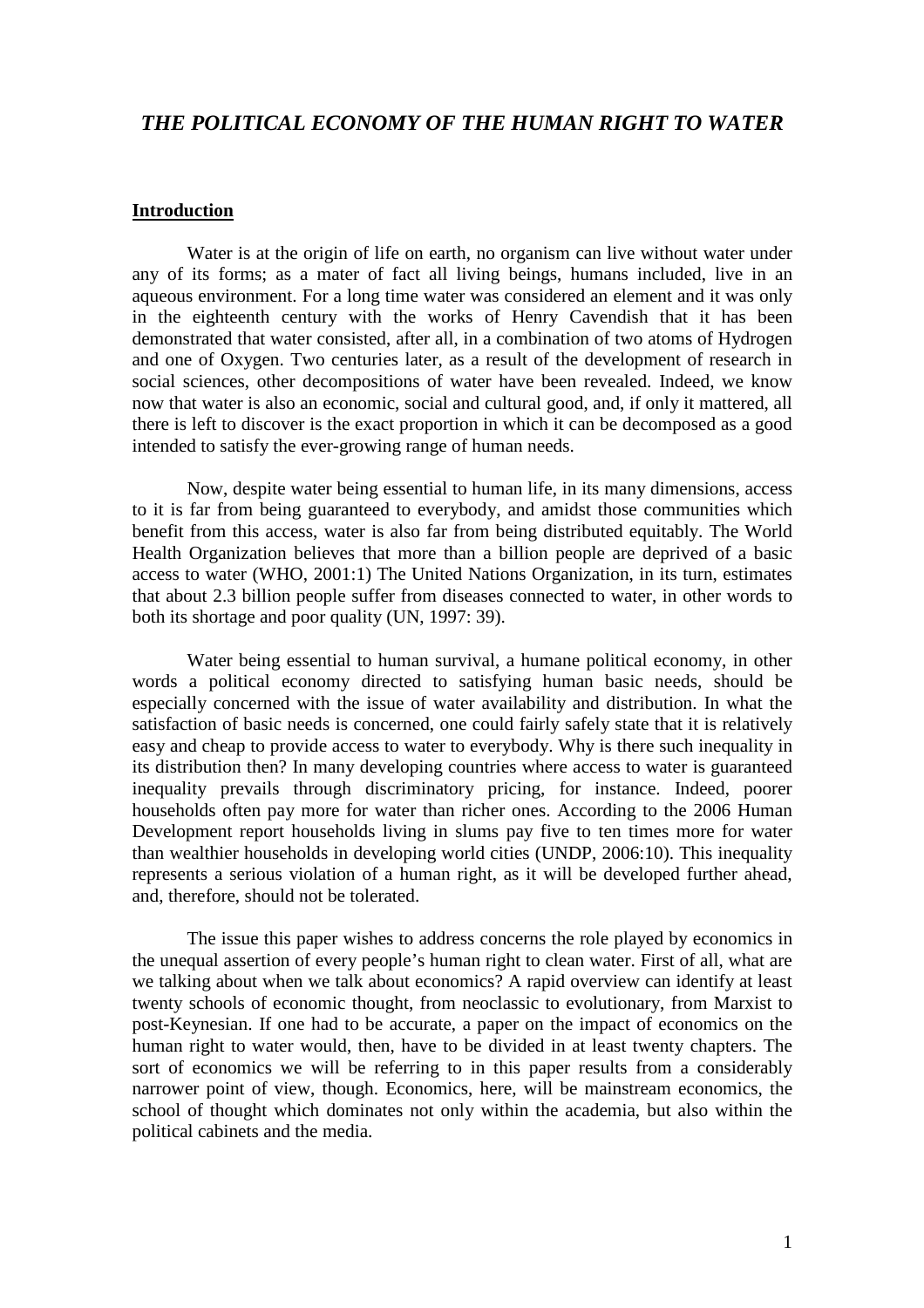Mainstream economics, as any other school of thought, is characterized by its particular methodology, its particular rationality ands its particular analytical weaponry. Mainstream economics is, therefore, individualistic, utilitarian and equilibrium driven, and, finally, excessively worried with mathematical formalization. Being individualistic mainstream economics defines its goals in terms of the pursuit of isolated individual's personal interest, social welfare, for instance, being the sum of each individual's welfare. Being utilitarian and equilibrium driven, mainstream economics is oriented towards the maximization of the individual's utility, in short monetary income, and the social equilibrium of supply and demand, the market, with its automatic paraphernalia, being the right institution called to regulate this process. Being excessively worried with mathematical formalization, mainstream economics privileges quantitative cause and effect analysis, and unrealistically reduces society's complexity in order to discover scientific laws similar to those governing nature's realm.

 More specifically, this paper will examine how mainstream economics discourse can be conflictive with human rights in general and the right to water in particular. In the following lines we will, first of all, confront the satisfaction of wants and the maximization of utility that characterizes economics with the promotion of human rights, and, then, we will show why the ideology of market hegemony preached by mainstream economics is contradictory with this same promotion of human rights, most especially in developing countries. Before engaging into that discussion let us look at water, both as an economic good and a human right.

#### **Water as an Economic Good**

 Until the beginning of the second half of the twentieth century the weak demographic pressure put on available resources led people, as well as economists, to take water as a free good, in other words as a good available for consumption according to the principle of the first come first served (Bontems and Rotillon, 1998). However, the fast pace of economic development that has characterized world economy since then boosted water consumption in order to meet all kinds of demands, which implied that water management had to be thought within a frame of scarcity, which, in turn, implied changes in the way water was classified as a good. This fact, along with the shocking gap between supply and demand, made that the right to water could also be expressed as an economic problem. The first step that must be taken in order to express the right to water as an economic problem consists in identifying what sort of economic good water is. The United Nations explicitly mentions water as a public good, but because this classification could appear at first sight as deriving from a political discourse rather than from an economic analysis, and in order to avoid misunderstandings, one should, thus, argue more carefully.

 Economics divides goods in two main categories, public and private goods. In economics a public good is a good that is non-rivalrous and non-excludable. This means that the consumption of this good by one individual does not reduce the amount of the good left for the consumption of other individuals, and that no individual can effectively be excluded from consuming that good. Take the example of a bowl of strawberries and cream. If one individual eats it, that particular bowl ceases to be available for the consumption of other individuals. It is also possible to prevent an individual from consuming the bowl of strawberries if he is not willing to pay for it. In this case there is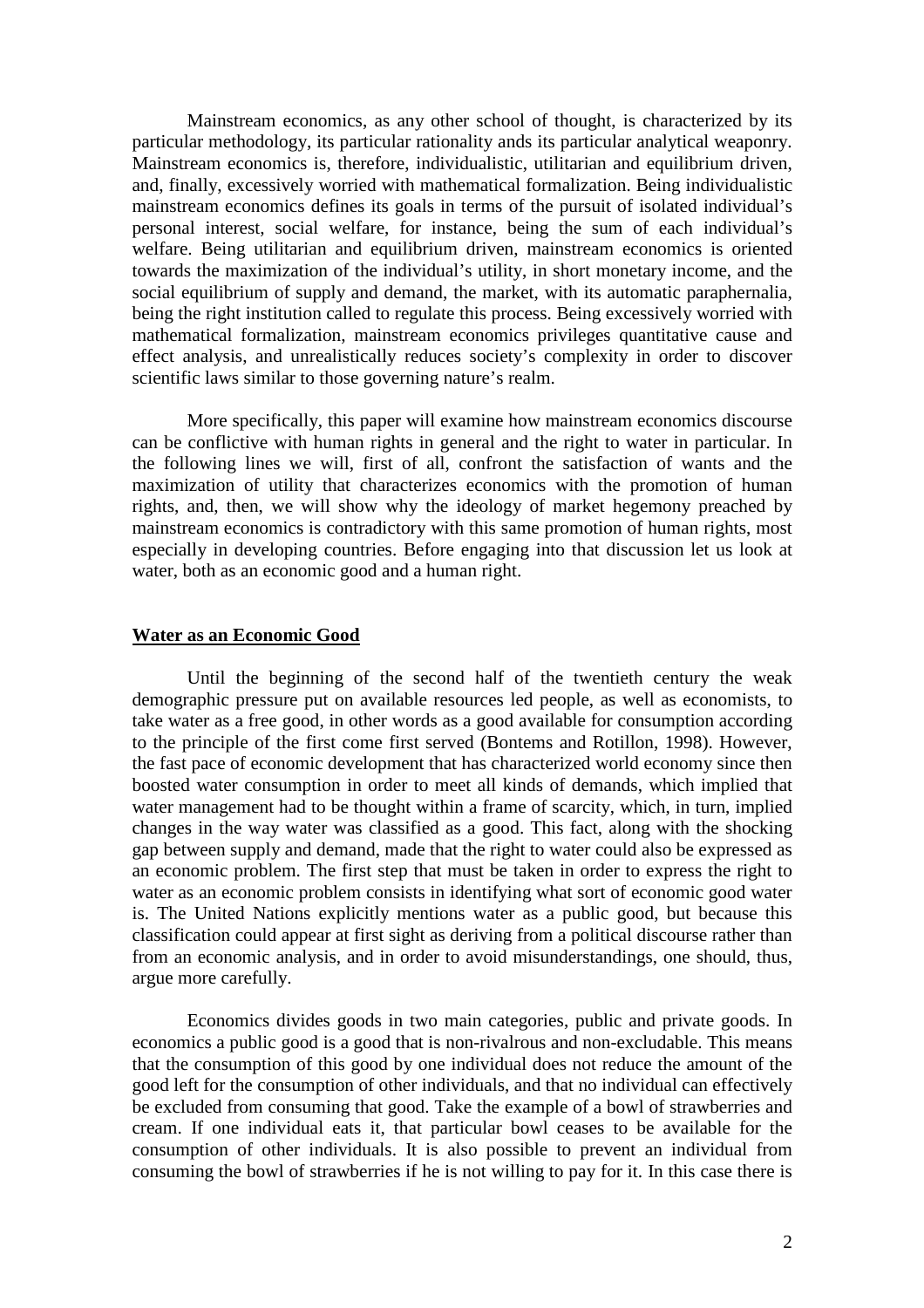that rivalry and exclusion which makes our bowl of strawberries and cream a private good. On the contrary breathing air does not significantly reduce the amount of air available to others, nor can people be excluded from breathing it. That is why air is a public good, a pure public good one might even add.

 Now, when economics states that individuals cannot be excluded from breathing air it is not stating a moral imperative, it is just saying that individuals cannot be prevented from breathing air because it is technically impossible to exclude from consumption individuals that are not willing to pay. Indeed, when economics states that an individual cannot be excluded from breathing air it is not alerting to the fact that an individual prevented from breathing air will just die, but plainly pointing to the fact that no individual can make a living out of selling breathing air because there is plenty of free air available. In the real world it is hard to stick to this categorisation of goods, though, especially when water is concerned.

 Indeed, based on the combinations of exclusion and rivalry one can determine two other categories of goods. There are goods that are rivalrous but non-excludable and goods that are excludable but non-rivalrous. Goods that that fall into the first group are called common pool goods and goods that fall in the second group, toll or club goods. In the first case it is impossible or very hard to stop people from consuming these goods but the consumption of an individual limits the consumption of another individual. It is the case of fish in the ocean, for instance. One can freely fish in the ocean but the stock is limited and therefore excessive fishery by an individual can prevent another individual from fishing. In the other group, consumption of an individual does not affect the ability of another individual to consume in his turn, but it is possible to exclude individuals from consumption if they are not willing to pay. An often referred example is cable television. By watching a show an individual does not limit the ability of another individual to watch the same or another show, but if an individual does not pay for cable, service is cut. Now, what does this tell us about the classification of water as a good?

 From a strict technical point of view classifying water is not an easy task. Sustainable consumption of water in nature, drinking it out of a river or a lake, does not imply rivalry nor does it provoke exclusion, and therefore in these circumstances water should be considered a public good. By sustaining that "Nothing is more useful than water: but it will purchase scarce any thing; scarce any thing can be had in exchange for it" Adam Smith (1776) suggested that water had no price which is another interpretation of a public good. Non-rivalry and non-exclusion are reinforced by the fact that there are no property rights on water in its first state, lets us say natural.

 But fresh water may not be unlimited in the planet, especially if pollution and over-consumption continue at the current pace. For this reason it should be more realistic to include water among common pool goods where unsustainability of consumption has been identified in the absence of strict distributive rules. Garrett Hardin in his famous article on the tragedy of commons shows how the inexistence of property rights along with the absence of distributive rules leads to an unsustainable use of a resource (Hardin, 1968), and therefore, in the case of water, to eventually depriving every individual of a human right. Preservation and supply of common pool goods are, consequently, a collective responsibility, and thus, demands the presence of a public authority. The *Tribunal de Las Águas* in Valencia, Spain, is an institution that is more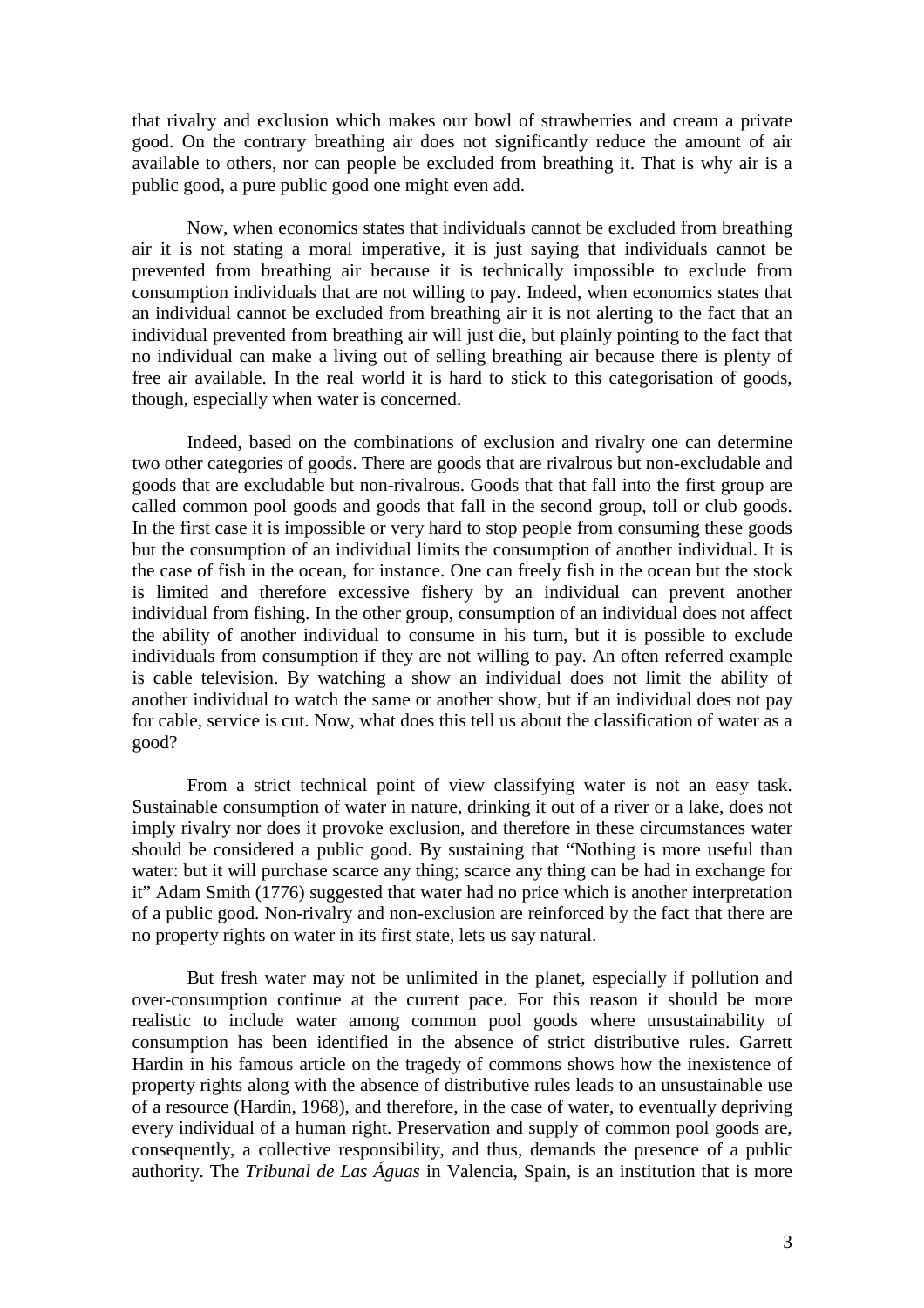than a thousand years old and it still meets every week to allocate the use of the regional water distribution network for agriculture, demonstrating, once again, the longevity of water's public character.

 However, the form under which water appears before consumers today has not much to do with the classification proposed above. Indeed, the great majority of the world's population benefits from water by the intermediation of infrastructures such as plumbing and other forms of collection and distribution. Well, contrary to water strictly speaking, these infrastructures can be privately appropriated which means that exclusion and rivalry can be simultaneously introduced in water supply. Indeed, one can be excluded from consuming water because one only has access to the water tap if one is willing to pay, and there is rivalry because one's water tap cannot be used without one's permission. Therefore, technically speaking, in modern times, water could also be considered as a private good like any other.

#### **Water as a Human Right**

 The Universal Declaration on Human Rights states in its article 3 the unalienable right to life; a life which other articles take to be more than just plain survival, demanding on the contrary that it should meet the minimum standards of human dignity and that it should be enjoyed with freedom and safety. Well, this right to life demands some access to both those natural resources and manufactured goods that are considered to be indispensable to live according to the requirements described above. Natural resources that fall into this category could, then, be considered as some sort of common capital for existence (see Petrella, 2004), which implies a specific approach to both its exploitation and its distribution. In this sense, water, under almost all of its forms and all of its uses, should probably be the first of these resources to be listed among common capital items. Indeed, an adequate amount of safe water is necessary to prevent death by dehydration, to reduce the risk of diseases related to water and to attend to many other sorts of indispensable needs like farming or manufacturing, cooking or personal and domestic hygiene to which one should also add a wide range of cultural needs such as the performance of religious rites or the plain enjoyment of leisure.

 It shouldn't come as a surprised, then, that the imperious satisfaction of these needs has given birth to several pleads sustaining that water ought to be considered a human right. On April  $2<sup>nd</sup>$  1998, a group of international personalities, such as former presidents of Portugal and Argentina, respectively Mário Soares and Raúl Alfonsin, issued a manifesto in which water was declared a common good belonging to all the inhabitants on earth and an unalienable individual and collective right. In response to that and to others pleads, and in the continuation of the International Covenant on Economic, Social and Cultural Rights (ICESCR), adopted by the general assembly of the United Nations in 1966, the United Nations Committee on Economic, Social and Cultural Rights proclaimed, in November 2002, the Right to Water as a substantive implication of the implementation of the ICESCR, resulting from an extensive interpretation of its articles 11 and 12.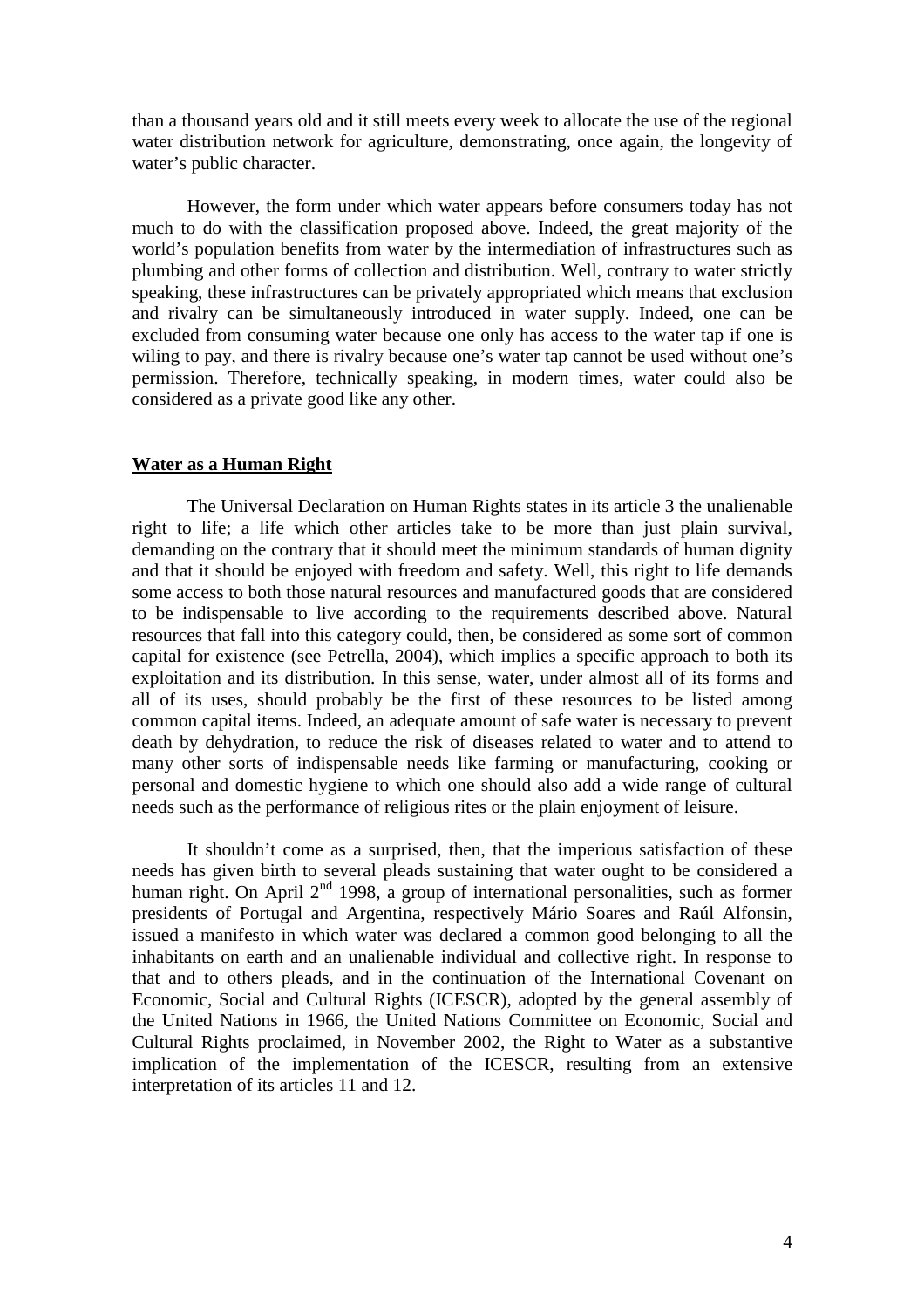These articles state the following:

Article 11

1. The States Parties to the present Covenant recognize the right of everyone to an adequate standard of living for himself and his family, including adequate food, clothing and housing, and to the continuous improvement of living conditions. The States Parties will take appropriate steps to ensure the realization of this right, recognizing to this effect the essential importance of international co-operation based on free consent.

Article 12

1. The States Parties to the present Covenant recognize the right of everyone to the enjoyment of the highest attainable standard of physical and mental health.

2. The steps to be taken by the States Parties to the present Covenant to achieve the full realization of this right shall include those necessary for:

(a) The provision for the reduction of the stillbirth-rate and of infant mortality and for the healthy development of the child;

(b) The improvement of all aspects of environmental and industrial hygiene;

 In the introduction of the text in which these substantive implications are commented, it is said that water is a limited natural resource and a public good fundamental for life and health, that this human right to water is indispensable for leading a life in human dignity and that it is a prerequisite for the realization of other human rights (UN, 2002: 1). According to this committee the human right to water entitles everyone to sufficient, safe, acceptable, physically accessible and affordable water for personal and domestic use.

 The right to water, therefore, as the great majority of economic, social, and cultural rights has both a quantitative and a qualitative dimension. From the quantitative point of view it is stated that everyone should be provided of an amount of water sufficient to meet human needs according to WHO parameters. This quantity is not easy to determine because it can vary according to cultural idiosyncrasies and geographical location, but it is assumed that a person needs a minimum of 20 litres per day (UNDP, 2006: 8). This amount seems derisive when one knows that citizens in western developed countries spend more than that in just flushing their toilets, but even this meagre quantity is not accessible to many in the planet. From the qualitative point of view, in turn, it is stressed that the amount of water provided should be safe, in other words its consumption should not put human health at risk. As commonly in human rights, it is added that no discrimination, based on gender, religion, or social condition, among others, should be tolerated in the access to this same water.

 Now, if water strictly speaking can be classified as a public or a common pool good, and tap water as private, the entire process of providing safe water to people displays a double character. Nevertheless, because water is also a human right, one is technically forced to admit the preponderance of its public character. Indeed, if water constitutes a human right, because it is essential to life and a prerequisite for the enjoyment of other human rights, the excludable character of private goods, means,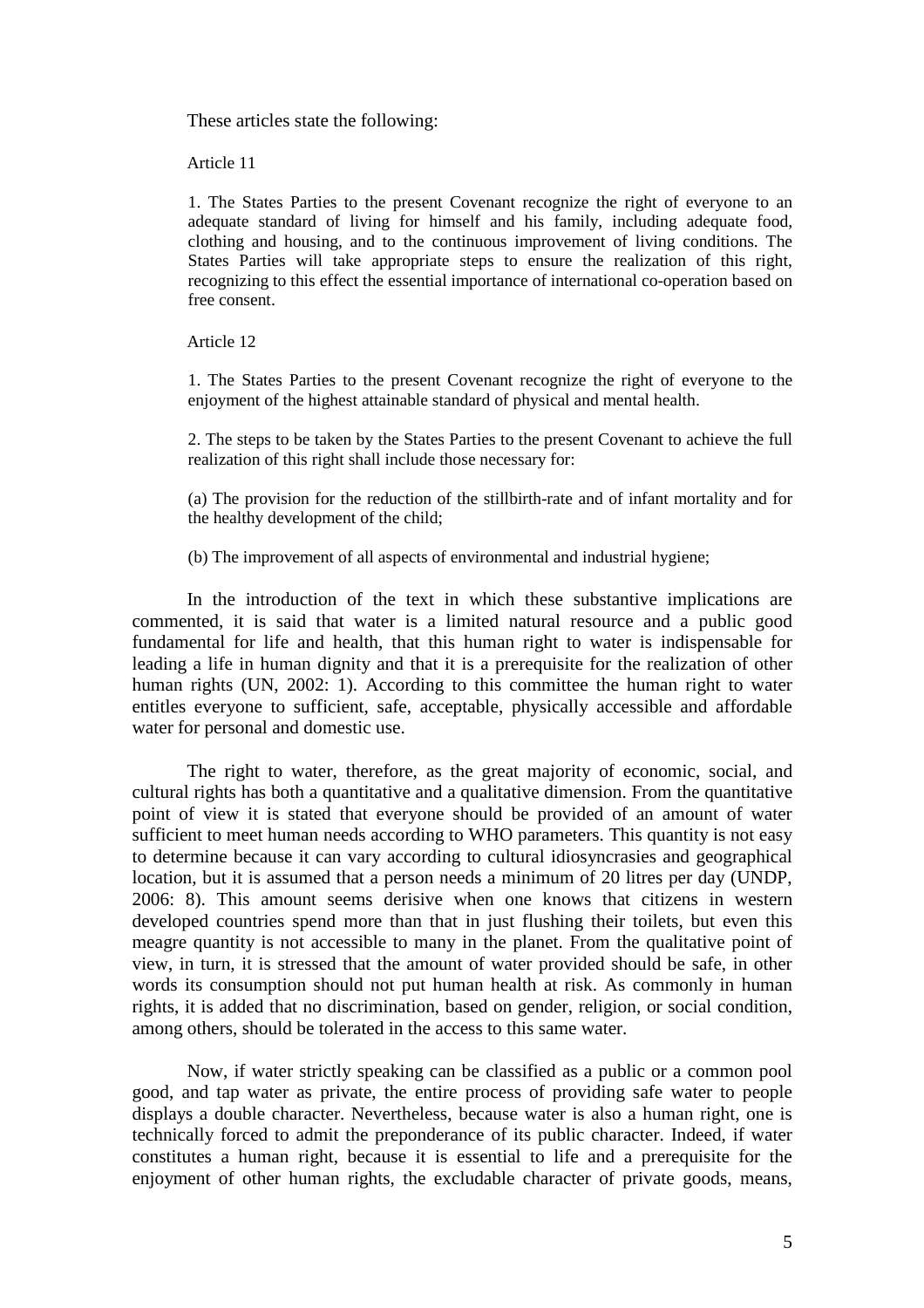therefore, that excluding an individual from access to water based on purchasing power is equivalent to depriving that same individual of a universal human right. This immediately transforms the inability to get water into a rights violation, and consequently into a major political issue.

## **The Conflicting Logics of Economics and of Human Rights**

 We will now argue that a political economy based on mainstream economics is contradictory with the assertion of the human right to clean water. The main reason for this unjustifiable contradiction is the fact that mainstream economics and human rights do not share the same language. Indeed, one can seldom find the concept of human rights within economic reasoning with the remarkable exceptions of its explicit incorporation of property rights and its implicit references to freedom of expression. As a matter of fact, both these rights constitute essential pillars of economic rationality as there is no such thing as personal interest without property rights and, although history has given us many examples of an unnatural cohabitation of economic freedom and political repression, separating rational choice from freedom of choice and, therefore, from freedom of expression, seems hardly conceivable. In both these cases it is the instrumental value of rights, in other words the value given to the consequences of adopting rights, rather than its intrinsic value that is being considered, though. Indeed, as a result of utilitarianism, rights, as Amartya Sen pointed out, are not intrinsically important for mainstream economics (Sen, 1993: 47).

### **Wants versus rights**

 First of all one must admit that economic theory feels more comfortable dealing with wants rather than with rights. Within economic analysis satisfying wants implies the use of concepts like prices, supply and demand, or cost and benefit, and therefore, the issue is capability to pay, in other words purchasing power. With rights, on the other hand, the issue is quite different; the heart of the matter here concerns entitlement, the criteria according to which an individual should qualify to enjoy rights, purchasing power being obviously excluded, and the consequences of the use of such criteria. Furthermore, while dealing with wants economics can take shelter in a positivist approach; dealing with rights, on the contrary, pushes it to risk normative stands, adding supplementary embarrassment to economics' traditional insight.

 In traditional economic theory efficiency and equity are dealt with separately. Whereas efficiency, being essentially a technical issue, can be approached through positive analysis, equity, on account of its value judgment content, demands a normative approach. This separation has been severely questioned by many economists for a long time, but the fact is that within mainstream economics resources can be unequally allocated, for instance, without economic efficiency being the least troubled. As a matter of fact, from a normative liberal standpoint, inequality is perfectly compatible with social justice as long as the least favored layers of a community can improve their living conditions, as it ensues from the wording of John Rawls' second principle of justice (Rawls, 1972). Besides inequality, economic efficiency can also tolerate exclusion of individuals from the distribution of resources when these are fastened by tight budget constraints.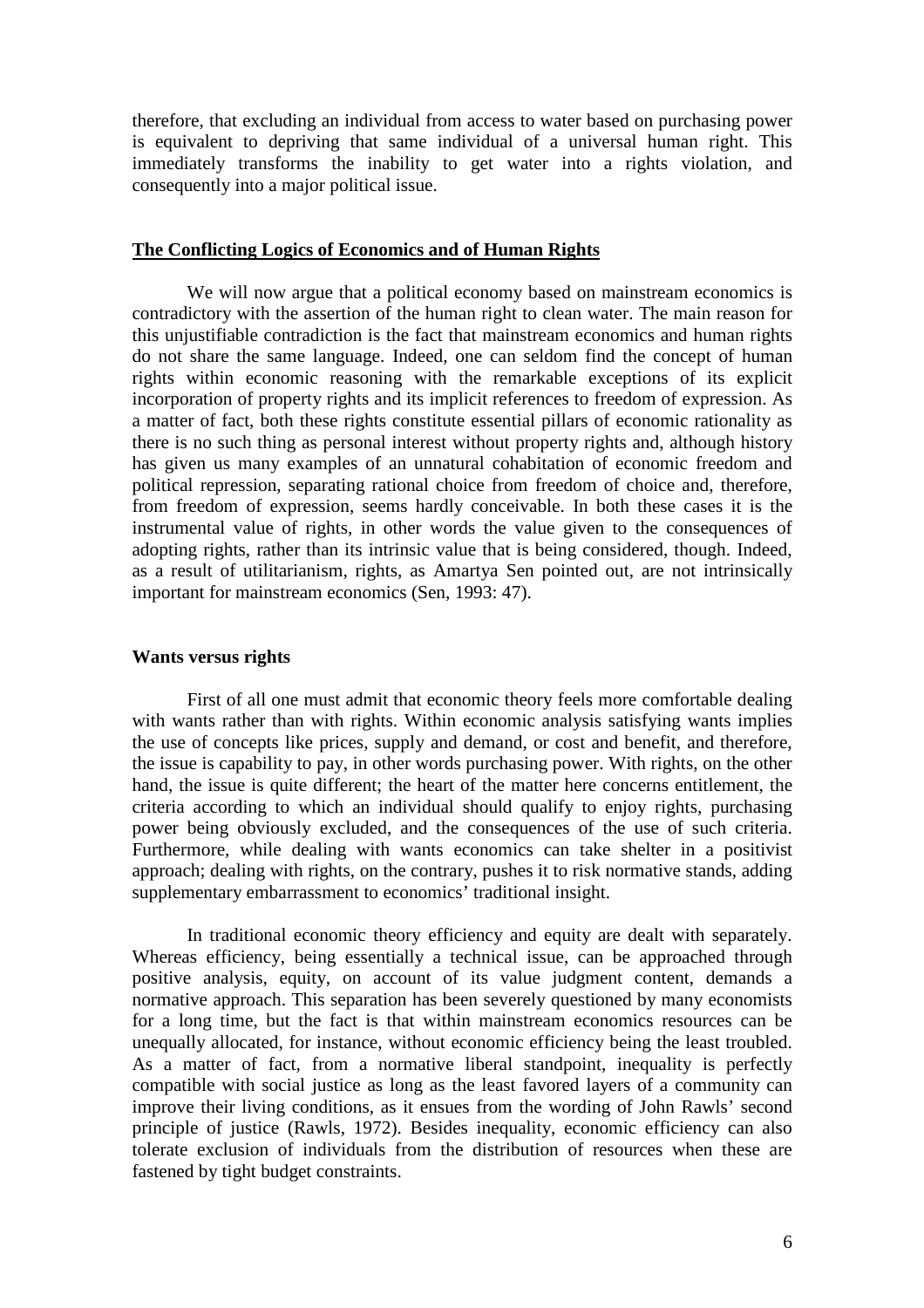None of this, that is to say inequality and exclusion is tolerable when rights are at stake. Rights, if they are to be fully taken as rights, must be equally allocated among all those entitled to enjoy them within the community. Basic liberties, for instance, do not admit another allocation than an equalitarian one (see Rawls, 1972). Indeed, one cannot accept that some individuals may deposit more votes in the ballot box than others. Needless to remind that universal suffrage, confers one, and only one, vote to every citizen of age. Beyond the legitimate statutory exceptions, basic liberties do not admit exclusion either. If a citizen is arbitrarily excluded from participation in an election, this means not only that he was denied his right to vote but also that the right to vote is not ensured in the community to which he belongs, even if all except one are allowed to participate in the voting. Indeed, rights are either guaranteed for all or they aren't for none.

 Thus, the introduction of human rights, namely economic, social and cultural rights, into the economics theoretical body, forces economics to adopt an unnatural behavior, for to accept rights should mean to accept that the allocation of many goods and services must not forcibly observe market distributive rules. Economic efficiency does not oppose to this when public goods and services are concerned; but satisfying rights, economic and social rights in particular, goes way beyond the definition of distributive rules referring only to public goods and services. It regards private goods and services also, as determined by the above mentioned article 11 of the ICESCR from which the right to water has been extracted - which declares the right of everyone to an adequate standard of living for himself and his family, including adequate food, clothing and housing, and to the continuous improvement of living conditions. As private goods housing or tap water, for example, can be unequally distributed and can contemplate exclusion, that is to say homelessness and "drought". As rights, housing and water not only demand a distribution such as nobody is deprived of a shelter and of water, but also that some basic qualitative criteria must be met, normative issues which traditional economics is unwilling to address.

 Another aspect that can enlighten us on the divorce between economics and human rights is the fact that there is an institution within which vocabulary equity and inclusion can be found; the state. Indeed, one of the state's functions is to promote equity and inclusion in the allocation of its resources; therefore, the introduction of human rights language in economics means that the responsibility for the process of allocating private goods and services' may have to be transferred from the market to the state, or some other collective institution. Well, given that traditional economics abhors state intervention, seen as an unbearable interference with the market, one shouldn't be surprised if economics ends up displaying a notable distaste for a concept which contributes, precisely, to legitimize such interference.

#### **Utility versus Rights**

 Let us now take into consideration that human rights can be interpreted as the limits of losses individuals can tolerably endure for the benefit of others (see Dworkin, 1978). Indeed, even when the promotion of noble social objectives is at stake, human rights must protect individuals, and particularly minorities, from policies that benefit the community as a whole, but which intolerably overcharge them. Promoting human rights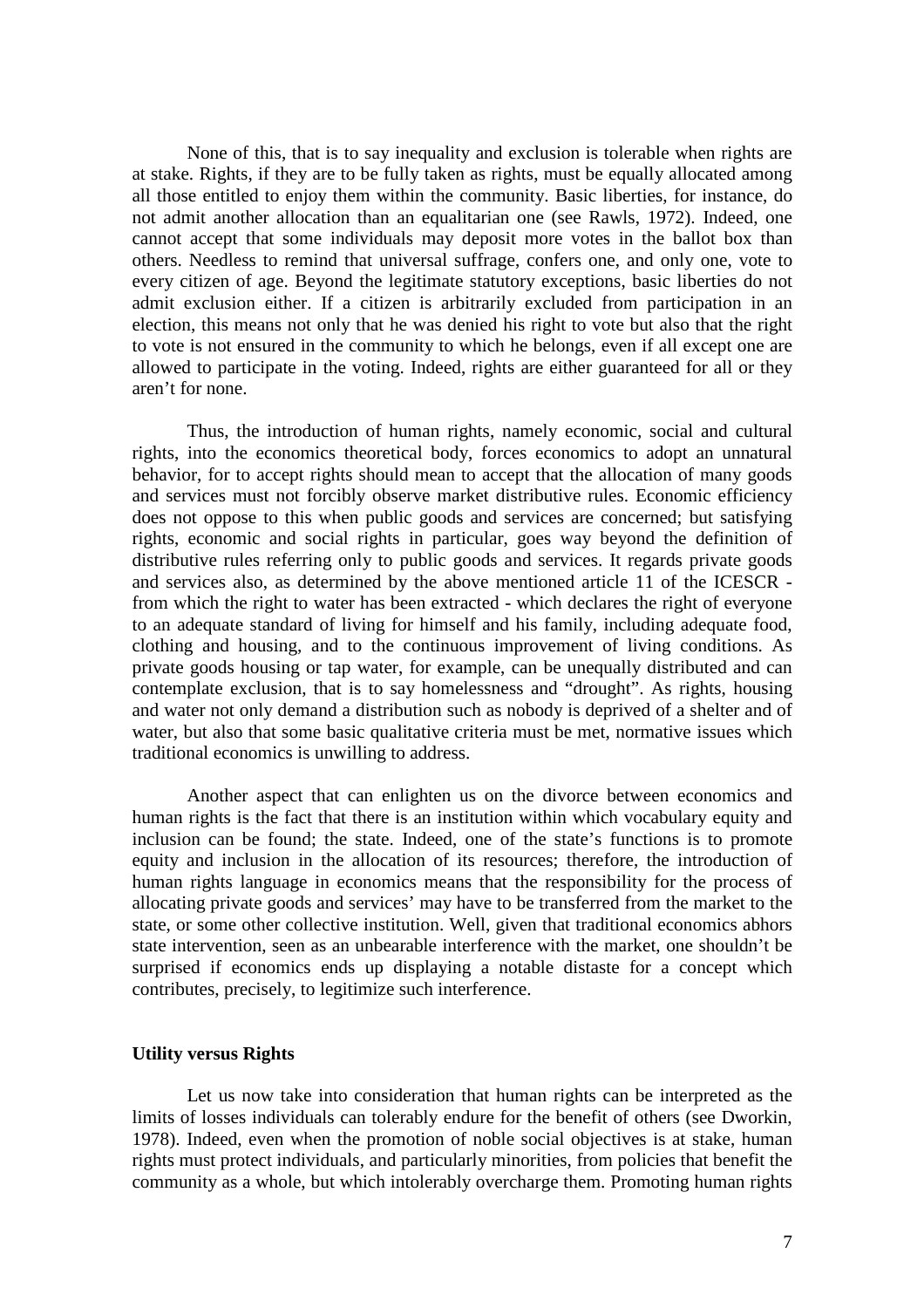should, therefore, institutionally guarantee that justice of means is equally important as nobility of ends. This safeguard is crucial when economics is confronted with human rights, as reaching the maximum of social utility, mainstream's political economy founding design, may collide with some individuals' utility or, in other words, rights.

 Within mainstream economics the individual seeks to maximize his utility function, in other words he looks for the highest income possible. Considering all humans alike, this same mainstream economics interprets social utility as the sum of individual utilities, the utility of the community being, therefore, almost always measured by national income. This calculation system, despite being theoretically contested by many economists, has obtained, nevertheless, a recognition that overcomes the orthodox versus heterodox methodological fracture. Within this system it is perfectly conceivable, either from a formal or a moral point of view, that disutility, or negative utility, for an individual, may end up not only not affecting social utility but even contributing to raising it. Indeed, in Europe, since the 1970s, despite unemployment having been multiplied by a factor of three, meaning that many workers saw their individual utility being considerably reduced; national income, in other words social utility, kept growing vividly almost everywhere.

 The introduction of rights language, on the contrary, radically changes the common welfare function. Indeed, depriving an individual from a particular right, or simply reducing its enjoyment, affects negatively the entire community. As opposed to utility, the degree in which a right is guaranteed cannot be measured by the number of individuals enjoying it, but rather by the degree in which the purpose of that right is guaranteed for every individual. Therefore, the degree of democratic participation, for instance, cannot be measured by the number of individuals benefiting from the right to vote, but rather by the extent of the decisions that are submitted to the scrutiny of all. As we have seen before arbitrarily denying an individual the right to vote is equivalent to denying it to the whole of the community; even if, taken one by one, no other citizen seems to be affected. In this case, thus, arbitrary individual deprivation of the right to vote not only affects the maximization of democracy but can also represent a deprivation of democracy for the community as a whole.

 A very well-known legal dilemma in the United States, *US versus Holmes* (see Harvey, 2002) perfectly illustrates the essence of this conflict. In the beginning of spring 1841 an American ship collided with an iceberg when crossing the North-Atlantic, and rapidly sunk leaving 41 passengers and crew members squeezed in a precarious lifeboat. In spite of the lifeboat being overcharged the crew managed to keep it afloat for 24 hours thanks to favorable weather conditions. However, the following day these conditions got worse and began swamping the lifeboat hopelessly. Then, fully convinced that this precarious craft would soon sink and drag every castaway into the frozen depths of the ocean, the officer in charge of the lifeboat ordered the crew members to throw overboard every male adult unaccompanied by their wives. Fourteen men, and two women that chose the same fate as their brothers, were sacrificed. Thus relieved, the lifeboat resisted to the inclemency and by the following dawn all the remaining passengers were rescued by a ship passing at a distance.

 From the strict utilitarian point of view, the officer involved limited himself to maximize social utility given the constraints in terms of the lifeboat's capacity and the weather conditions. The only alternative left to him was keeping every passenger aboard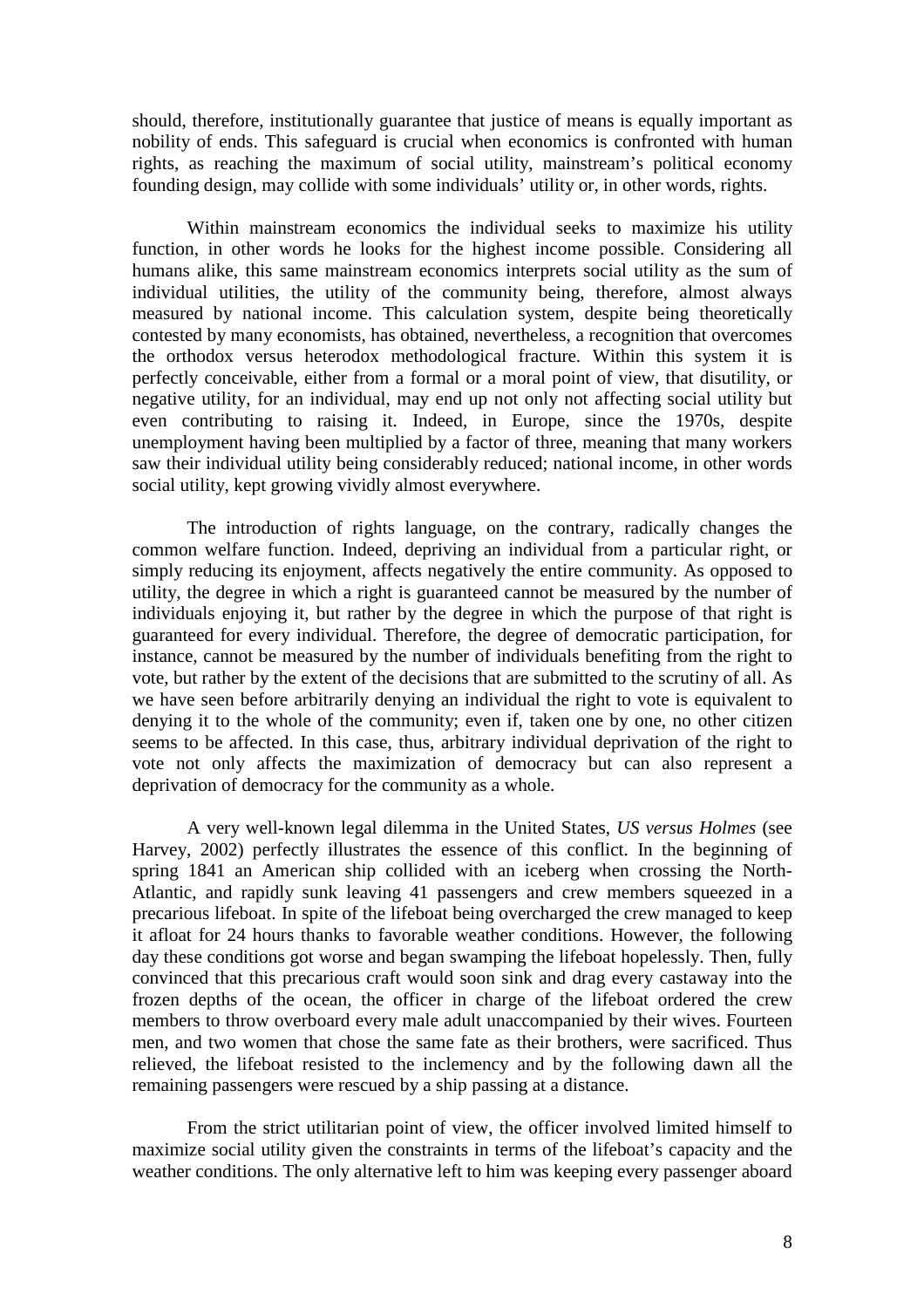the lifeboat and condemn the lot to be swallowed by the liquid fury, depriving all, and not just a few, from their certainly very much esteemed life expectations. Comparing both solutions' final degrees of utility, sacrificing sixteen passengers was perfectly legitimate, therefore. From the rights point of view, however, the outcome is manifestly contrasting. Indeed, the sacrificed passengers were not only deprived of their lives but also of their right to live, and consequently the rescuing of the remaining passengers could be considered a criminal act. That is exactly what happened in this story when the survivors were brought ashore. Anticipating all the legal complications their decision might bring them, all crew members fled, with the exception of one, who ended up being taken to court and sentenced to six months in prison for manslaughter.

 The judge who pronounced the verdict, nevertheless, considered that the officer's procedure could have been legitimate had he taken one of two options, the first being that members of the crew could have been sacrificed instead of passengers, this being interpreted has the fulfillment of a duty, and the second that the sacrificed could have been either voluntary or picked by drawing lots. In both these cases, the attempt on the victims' lives could have been acceptable from a rights point of view. Indeed, we strongly believe that voluntary renunciation to the right to live often constitutes a substantive assertion of this same right much more eloquent than its protection. It is the case of all those that in the course of history have died for causes they manifestly valued more than their own lives.

 The verdict pronounced by the judge and his comments reveal that it was not the result of the officer's decision that was condemned, but the process that led to it. In other words it was not the maximization of social utility, the sacrifice of passengers, that was illegitimate, but the arbitrariness of the process through which the victims were picked. Bear in mind that both the officer's behavior and the alternatives proposed by the judge are equivalent in terms of result. This result, though, can be valued differently whether one looks at it from the point of view of social utility or from the point of view of individual rights. In the court's verdict social utility constitutes a perfectly legitimate goal but under no circumstances it should overrule human rights. In this sense, seeking for the maximisation of national income, for instance, can be conflicting with promoting human rights if that implies that, as a consequence, one individual is condemned to earn an income incompatible with a decent life, or to be deprived of the access to fundamental goods and services. Drawing off water from one region to the other, in other words from one community to the other, can encompass such a conflict, for example, when access to water is concerned.

#### **Market Hegemony and the Right to Water**

 One of the crucial questions one should ask about asserting the right to water, as with any human right, consists in determining which institution is better qualified to ensure every citizen the amount of water that meets both the quantitative and the qualitative requirements of the right to water. In recent years state inefficiency in delivering some public goods to all has constituted the main argument set forth by those who sustain that the market should play a more active role in providing goods and services as human rights, be it social security or water. In result we have been witnessing extensive privatization of water supply in developed as much as in developing countries. We will now argue specifically that the market is not fully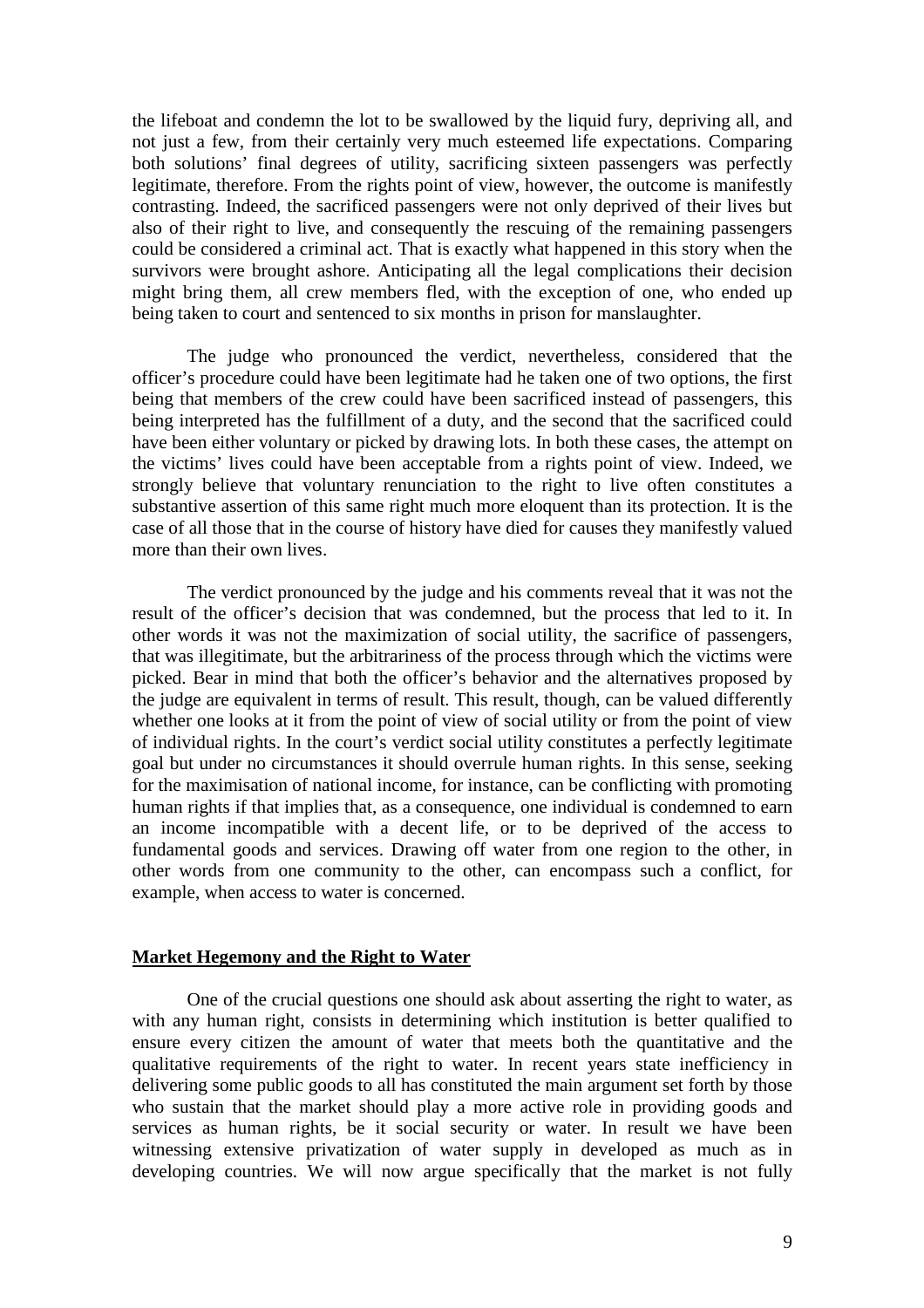equipped to play the role of a supplier of goods as human rights because, first, the market does not utter social preferences; second, is not accountable; third, is inefficient; and finally, because the water market is not a competitive market.

#### **The Market does not utter Social preferences**

 First of all, when universal rights, such as human rights, are being promoted one is asserting a social preference. In the case of the right to water one is, therefore, taken to admit that a certain degree in which people's needs are covered may be better than another. A situation in which, for instance, all the population benefits from safe tap water is better than any other. Actually, being water a human right, universal coverage is the only acceptable situation, at least as a tendency. Any situation other than universal coverage must, therefore, be considered not only inferior but also unacceptable as it could constitute a violation of a human right.

 Well, in this sense, the market should have a hard time promoting the right to water simply because it does not utter social preferences, such as preferences of structure concerning, for example, income distribution or water coverage. As a result of all the information conveyed by economic agents, the market can utter many preferences, as for instance, what to produce, how and when, but it does not have arguments to assert that universal coverage is better than any other structure of water distribution. What matters for the market is that agents are satisfied, in other words that sellers are able to sell the amounts they wish at market prices, and that buyers are able to buy what they intend at the same market prices. The fact that some agents are not able to buy what they wish at market prices on account of an excessively tightened budget constraint is of almost no concern. In terms of private goods in general this may be acceptable but when private goods are taken as rights, as with tap water, exclusion becomes intolerable, as purchasing power does not constitute a reason for depriving an individual of his rights as a human being.

 Therefore, and despite the fact that there are many examples of public incapacity to reach universal water coverage, especially in developing countries, like in Dar-es-Salam, Tanzania, or in Ouagadougou, Burkina-Faso, for example where less than 30% of the population is connected to the public system of water distribution (UNDP, 2006: 9), frequently because water is still too expensive for poor households (UNDP, 2006: 10), water supply by the market has proven to be a poor alternative to public distribution. In Manila, Philippines, for instance, Maynilad Water Services, which holds Manila's west zone concession, raised tariffs by as much as 400% between 1997 and 2003. Manila Water Company, the east zone concessionaire, raised water tariffs by 700% in the same period (Netto, 2005).

 Considering the purchasing power of the average citizen of the Philippines it should not be difficult to predict that privatization of water distribution resulted in depriving a considerable part of Manila's population of their right to water. In some of the poorer neighbourhoods of La Paz, Bolivia, the multinational company Suez-Lyonnaise des Eaux, through its local subsidiary Aguas del Illimani, also raised water tariffs by 600% in 2004, and the objective of connecting 15.000 households to the water distribution system was cut down to zero (Chavez, 2005: 11). In result of the pressure exerted by more than six hundred district associations the government eventually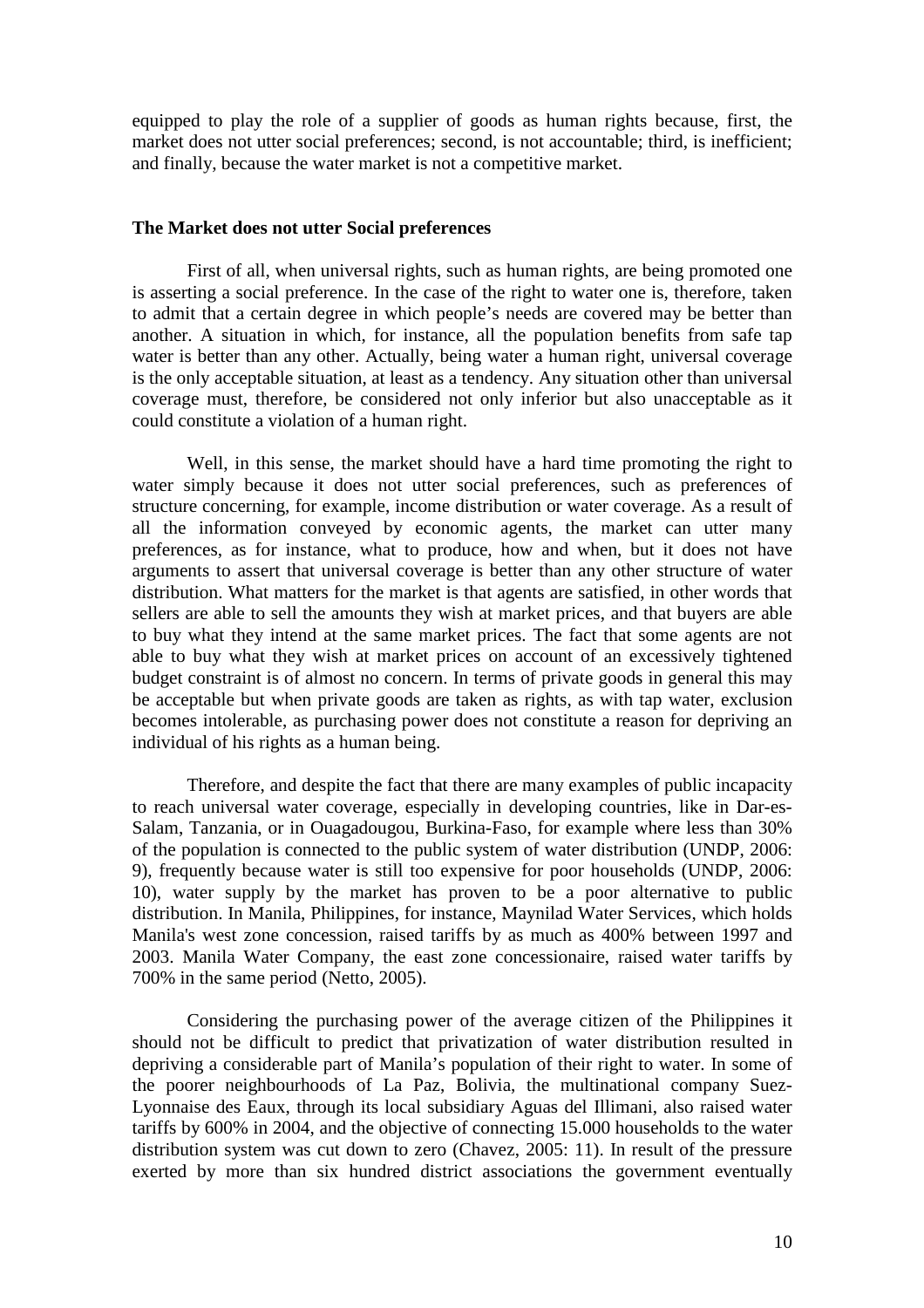revoked the concession contract with Aguas del Illimani just like it happened with the American based Bechtel in April 2000 (Chavez, 2005: 11).

 Comparative history concerning water supply can also explain why the market fails in efficiently promoting the right to water in poor countries. Private companies supplying water in developed countries have inherited a heavy infrastructure paid by past public investments which supplies universal coverage to an average high-income market. In developing countries, on the contrary, limited and frequently damaged infrastructure, low levels of connection and high levels of poverty, increase the tensions between business profitability and water supply at a fair price to all. In Buenos Aires, Argentina, for example, the water concession holder managed to expand the connections to the supplying system but at a slower pace than what was agreed in the concession contract because progress was slower in the poorer areas of the city. In Jacarta, Indonesia, in turn, three quarters of the new connections concerned medium and high income households or private and public institutions (UNDP, 2006).

## **The Market is not Accountable**

 In mainstream economics deprivation has been seen as the outcome of either nature's random behavior or human's incompetence. In other words deprivation has resulted either from nature playing people nasty tricks or people, for whatever reason, being incapable of making the right decisions in addressing economic basic problems. The search for the good life has signified, therefore, a struggle to dominate nature, or to predict and mitigate its whims, and a quest for efficiency in human action. The rhetoric of human rights, in contrast, introduces a substantially different approach to deprivation by transforming economic problems into possible rights violations, that is to say into discriminations or structures that prevent people from exerting rights (Offenheiser and Holcombe, 2003: 275). Within the economic problems language one may have to surrender to the insolubility of deprivation; on the contrary, within the rights violations language deprivation is not inevitable and, therefore, there is no reason for tolerating that, for instance, more than a billion people are deprived of a basic access to water. In rights language deprivation ceases to be seen as a fate weighing on the economies and becomes, rather, an attempt on human rights. Water deprivation should, then, be considered illegal.

 Now, if one takes into consideration that in human rights language, rights of individuals correspond to duties of other individuals, in other words human rights represent the rights which individuals have on others' demeanor, then if the rights of some individuals are not ensured that is due to the fact that other individuals or institutions have failed in carrying out their duties. In human rights language, responsibility is, therefore, a key issue. When the state fails in ensuring an individual his human rights the state is accountable either legally in a court of law or politically through elections. If the market fails in ensuring human rights, whom should an individual turn to? The state is both elected and known, the market, on the contrary, is, by definition, anonymous. In this sense, the market is, therefore, not equipped to allocate rights in general and the right to water in particular.

 Economics discourse, itself, favors this market unaccountability. Indeed, economics main objective, as it is taught to many undergraduate students around the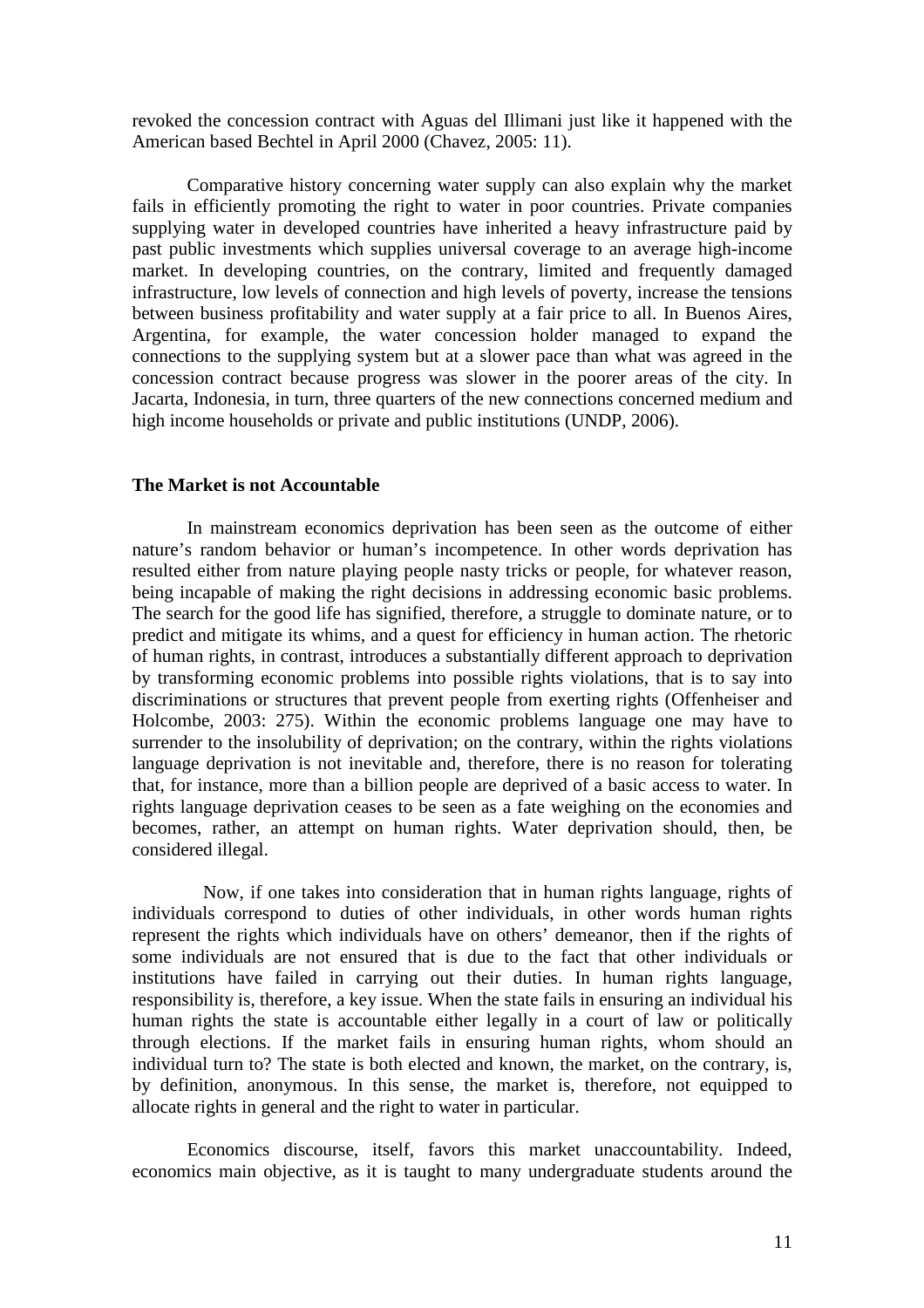world, is to give an answer to what have been called the economic basic problems. These economic basic problems consist firstly in figuring what goods should be produced, how much and when; secondly how should these goods be produced, in other words by whom and with which resources; and, finally, to whom these goods should be produced, which also means answering questions about the social distribution of benefits. Although in some of these aspects a normative approach seems inevitable, the economic basic problems are mainly positive. Even when distributional issues are at stake it is the arithmetical distributional problem that is being referred to rather than the ethical problem. In other words, the basic problem does not concern the distribution most adequate to justice but plainly the calculation of the arithmetic distribution which ensues from the application of principles of efficiency and rationality, regardless of any value judgment.

 Responsibility and democratic control of water suppliers has recently proved to be a key element in reaching universal water coverage. In Porto Alegre, Brazil, for instance, water services were private until 1904; then the city took them over. Today, with the participatory budget process, a municipal management system that was created precisely in Porto Alegre, the city people get together in meetings throughout the year and decide where the investments of the Municipal Department of Water and Sanitary Sewage are going to be made. As one could expect people are mainly interested in obtaining wider access to water and sanitation and, thus, between 1989 and 1996, the number of households with access to water services rose from 80% to 98%, while the percentage of population served by the municipal sewage system rose from 46% to 85% (Netto, 2005).

#### **The Market is Inefficient**

 Water can be used by people for different purposes, from human consumption, to production activities such as transportation, industry, agriculture and fishing as well as cultural, recreational, leisure, conservation and environmental activities. Taking into consideration the diversity of uses and the indispensability of water to satisfy basic human needs, a new question is raised, which is how to hierarchize the different types of water demand. A competitive market allocates water between different alternative uses in accordance with the laws of economic efficiency. These laws only consider for human consumption the direct use value and the value of economic goods produced when water is used as an input. Now, supporting water allocation between alternative uses on laws of economic efficiency can produce inefficient social allocation, especially when the arbitrage is between human consumption and agricultural or industrial uses. Being inefficient from the point of view of human consumption, this market mediation can, then, lead to violating individual's right to water.

 In this perspective, and given its crucial role to human survival, it is perfectly admissible that society sets up priorities. In this context, when water supplies are not enough to satisfy all uses it seems quite consensual that priority should be given to direct human consumption over other uses, such as leisure. As a matter of fact, this priority should be kept even when the alternative use is land irrigation. Though agriculture is vital to guarantee other human rights, like access to food, it is possible to farm without irrigation, whereas it is impossible for a human being to survive without drinking water. However, in many parts of the planet, mainly in developing countries,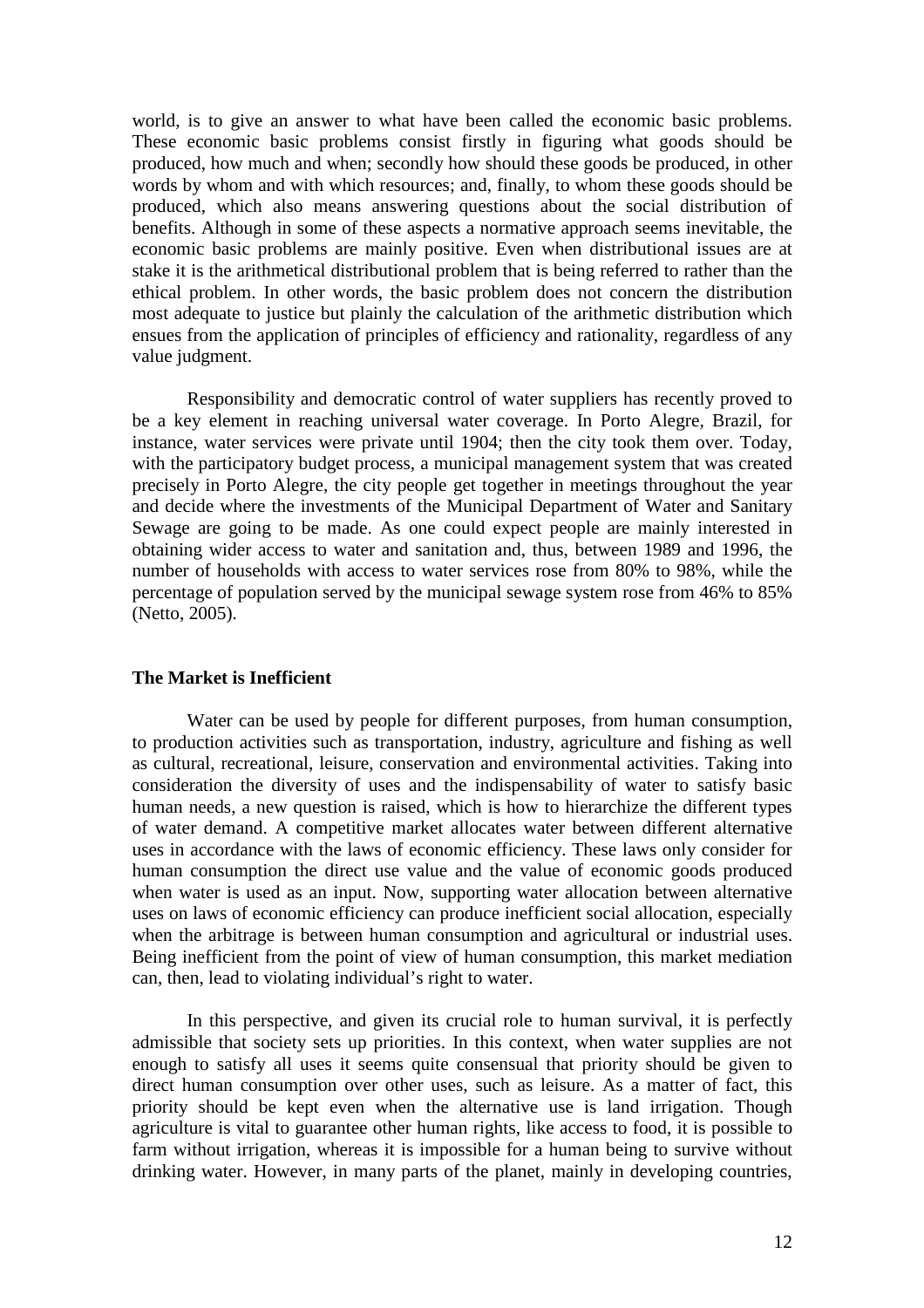the lack of access to irrigation water can lead to a denial of the right to food and indirectly to a violation of the right to water in those cases where water is indispensable to produce crops.

 As seen before, water is in its essence a common pool good. This classification is especially appropriate when the different alternative uses of water are hierarchized. In order to reach the optimal solution in managing common pool goods, mainstream economics can recur to game theory, namely to the prisoner's dilemma. According to this game, the best outcome for each individual user is to act selfishly while the other user acts cooperatively and the worst outcome is to act cooperatively while the other user acts selfishly. The best outcome for society and resource conservation, the one which better secures the right to water, is reached when there is cooperation among the several users of the resource. Now, this cooperation is only possible in the presence of a strong public or communitarian engagement. This outcome, if used in the arbitrage between the different alternative uses or in the allocation between users, maximizes social welfare, but demands for a mediation that is beyond the competitive market mechanism.

 Furthermore, in order to overcome the conflicts that emerge when common pool resources are shared, society should promote the participation of the engaged users in the decision-making process about resource allocation and penalize selfish individual actions through material and moral sanctions, which strikes the user's reputation. With respect to user participation and resource valuation, group valuation proposed by social and political theory has gained increasing attention recently. This valuation method is based on the principles of deliberative democracy and assumes that public decisionmaking should result from an open public debate rather than from the aggregation of separately measured individual preferences (see De Groot, 2006).

 Social outcome validation by game theory and group valuation has been implemented for quite a while in many rural and urban communities in the management of common pool resources. The above mentioned Tribunal de las Águas de Valência is a good example of a millenary communitarian institution with given proofs in allocating a common pool good. In this case both economic and political theory and ancestral experience indicate the same path, questioning the need for alternative solutions, such as the market, to solve the allocation problem of water use.

 Finally, water is exhaustible over a given period of time, which means that its use can only be renewable if the extraction rate is lower, or equal, than the recharge rate. This is a vital question since the guarantee of human rights in general and the right to water in particular does not consider any sort of term beyond which it would be acceptable for a human right to be no longer ensured, which implies that water as a human right should have a sustainable use. In such circumstances it is difficult to conciliate individual and social interests since no market mechanism can prevent the total amount of individual consumption resulting from the maximization of individual utility from exceeding the recharge rate.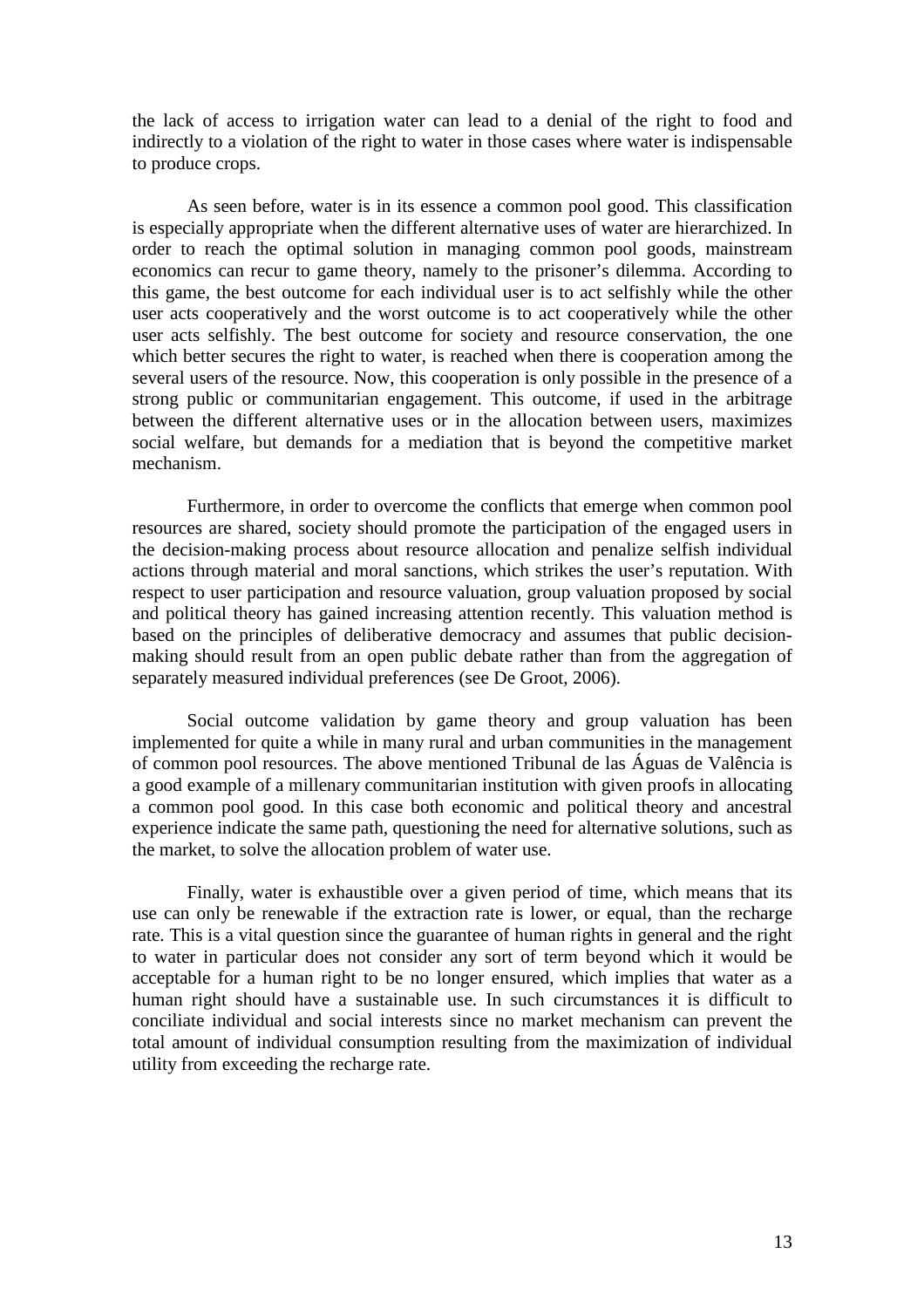#### **The Water Market is not Competitive**

 The next set of arguments against the provision of the human right to water by the market stems from the fact that real water markets do not resemble the competitive market model (see Henriques et al., 2006). First of all, water presents physical characteristics such as mobility and property of state change which implies that it should be transported and delivered as a flow rather than as stock. Measuring and monitoring this flow is both complex and costly, which can frequently become an obstacle to determining clear property and usufructuary rights.

 Second, water is an irreplaceable and indispensable good and, therefore, cannot be appropriated in an exclusive regime by any given user or supplier. Third, the almost exclusive primary producer is nature which by definition does not behave as an economic agent. Fourth, for many communities water is a free gift of nature, and there are strong social, cultural and religious objections to establishing a price and consequently a market for water. Fifth, the demand for non-consumptive market uses, such as recreational and ecological, is a social want for a public good that is likely to be undersupplied by a competitive market mechanism. Sixth, the majority of consumptive water uses has side effects, such as pollution, which as an externality should be dealt within the framework of public water supply and be subjected to public control.

 Finally, for technological reasons, water distribution can be considered a natural monopoly in the sense that if competition is allowed between companies in order to get hold of a concession, the consumer cannot choose his supplier as he can, for instance, with cable or telephone. If one is dissatisfied with one's cable or telephone supplier, one can change. On the contrary, one cannot change on an individual basis one's water supplier. For this set of reasons, therefore, and if economic, social and cultural rights are to be taken seriously, it is of the utmost importance that decisions concerning water distribution should be made by all those affected by that same distribution, which means that it should be submitted do democratic control, implying, thus, public, or at least mixed, rather than private management.

#### **Conclusion**

 In the previous pages we have seen that rather than charging the hidden interests in the economy, somewhat taken as illegitimate or just unethical, for the incapacity in asserting the human right to water, one should concentrate on the logic of mainstream economic discourse itself. First, economic rationality and human rights seem lost in translation. Indeed, economics postulates are intrinsically contradictory with human rights as the best possible result according to economic logic may easily constitute a violation according to human rights principles.

 Second, by making the market an absolute value and an infallible means of rationally allocating goods, mainstream economics intends to reduce all categories of goods, and, thus, of rights, to only one, the commodity. This commodification of society, which is at the foundation of mainstream economics discourse, is contradictory with a society whose purpose is to enhance human rights. In this society accountability and universality are keywords and market ideology ignores both. Human rights decline,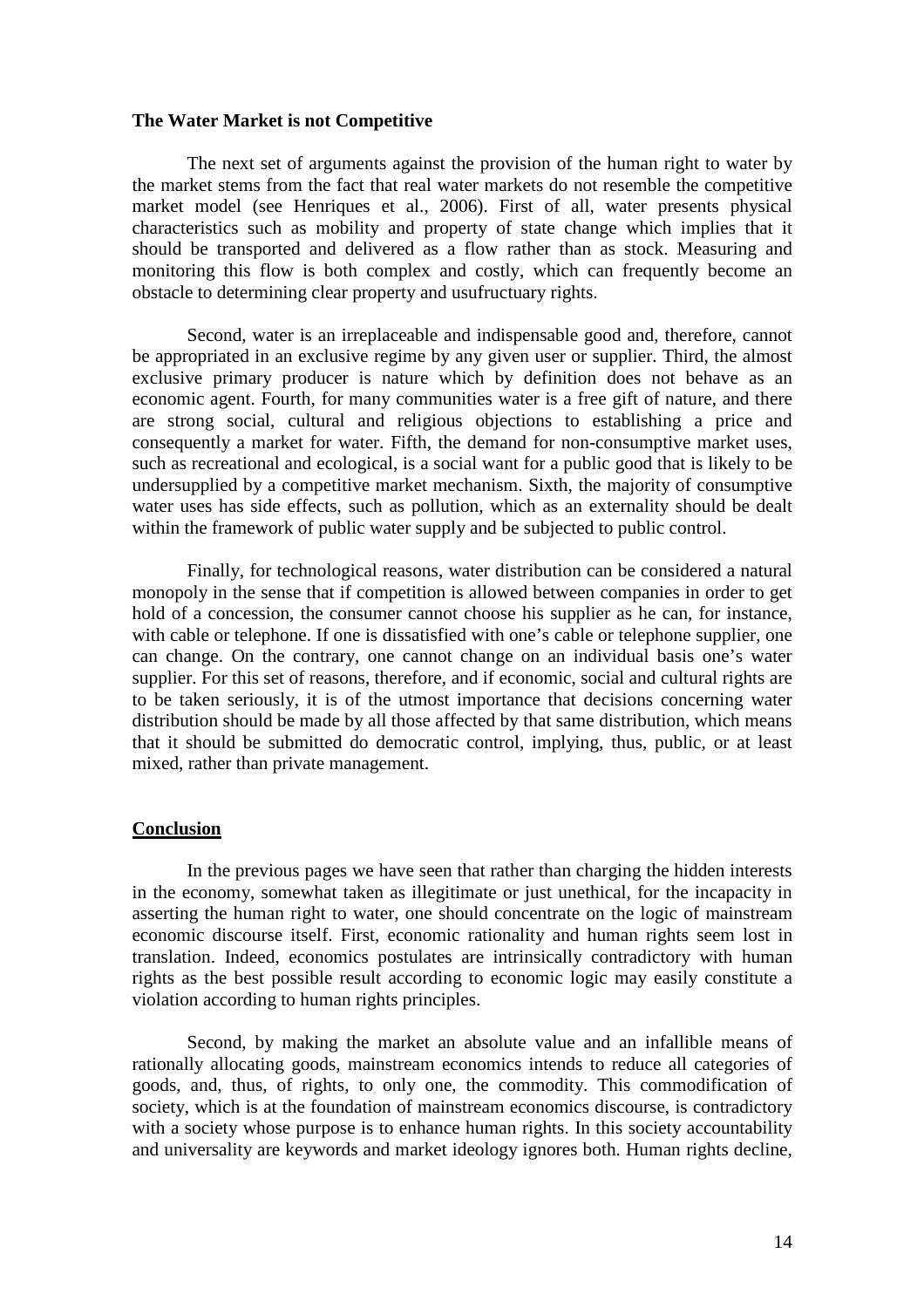or at least stagnation, should not be seen as the outcome of doing wrongly the right economics, then, but of rightly doing the wrong economics.

## REFERENCES

Bontems, P and Rotillon, G. (1998) *Économie de l'Environnement,* Paris: Editions La Découverte.

Chavez, W. (2005) "Effervescence Populaire en Bolivie", Le Monde Diplomatique, Mars.

De Groot, R. S. (2006), "Function Analysis and Valuation as a Tool to Assess Land Use Conflitcs in Planning for Sustainable, Multi-Functional Landscapes", *Landscape and Urban Planning*, 75: 175-186.

Dworkin R. (1978), *Taking Rights Seriously*, Cambridge MA: Harvard University Press.

Hardin, G. (1968) "The Tragedy of Commons"*, Science*, 162: 1243-1248.

Harvey, Ph. (2002) "Human Rights and Economic Policy Discourse: Taking Economic and Social Rights Seriously", *Columbia Human Rights Law Review*, 33 (2): 363-471.

Henriques, P., Branco, M., Fragoso, R. and Carvalho, M. L. (2006) "Direito de Acesso à Água: Princípios Económicos para o seu Usufruto na Agricultura", in Branco, M., Carvalho, L. e Rêgo, C. (eds), *Economia com Compromisso: Ensaios em Memória de José Dias Sena,* Évora: Universidade de Évora e Cefag-UE, pp 29-55.

Netto, A. (2005) "Private Sector Still Running After Water Rights", Asia Times on-line, March 26, available at http://www.atimes.com/atimes/Asian\_Economy/GC26Dk01.html

Offenheiser, R. and Holcombe, S. (2003) "Challenges and Opportunities in Implementing a Rights-Based Approach to Development: An Oxfam America Perspective", *Nonprofit and Voluntary Sector Quarterly*, 32 (2): 268-306.

Petrella, R. (2004) *Désir d'Humanité. Le Droit de Rêver*, Bruxelles: Éditions Labor.

Rawls, J. (1972) *A Theory of Justice*, Cambridge MA: Belknap Press of Harvard University Press.

Sen, A. (1993) *Éthique et Économie*, Paris: Presses Universitaires de France.

Smith, A. (1776) *An Inquiry into the Nature and Causes of the Wealth of Nations*, online edition available at http://socserv2.socsci.mcmaster.ca/~econ/ugcm/3113/smith/wealth/wealbk01

UN (2002), *Substantive Issues Arising in the Implementation of the International Covenant on Economic, Social and Cultural Rights. General Comment Nº 15,*  Committee on Economic, Social and Cultural Rights, 19-29 November. Available online at http://www.unhchr.ch/html/menu2/6/gc15.doc.